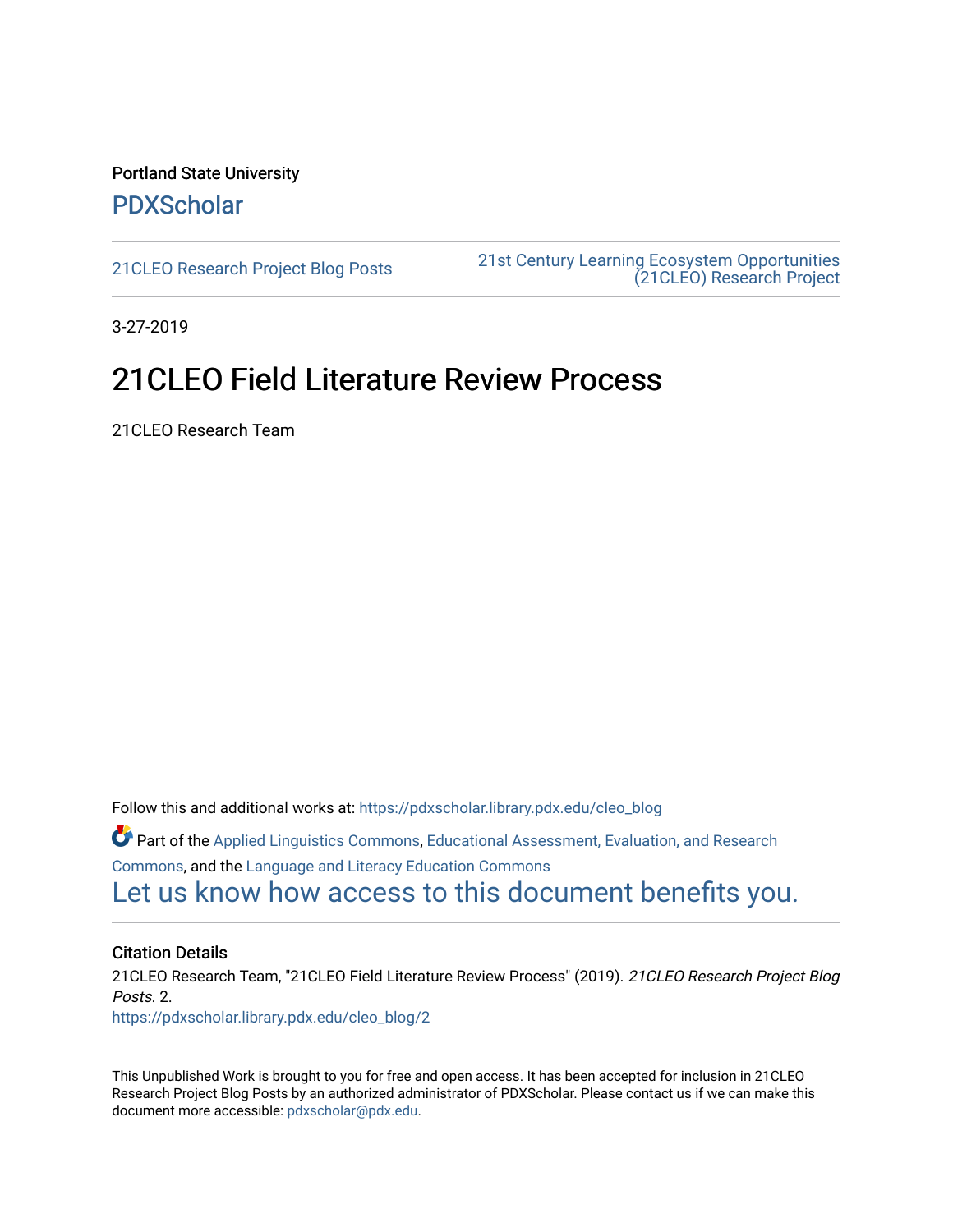



# **21 CLEO Field Literature Review Process**

by 21CLEO Research Team | Mar 27, 2019 | 21 CLEO, Announcements



The 21st Century Learning Ecosystems Opportunities (21 CLEO) project has embarked on a review of research that describes educational opportunities offered to frontline workers. Throughout the course of this review process, the project has been creating a list and description of the different types of opportunities offered. This field review will help us get a clearer picture of types of learning available and the range as well as their educational reach. We are not the first to take on this challenge; however, the lens we apply to this field review is unique in that we are examining these reports to create a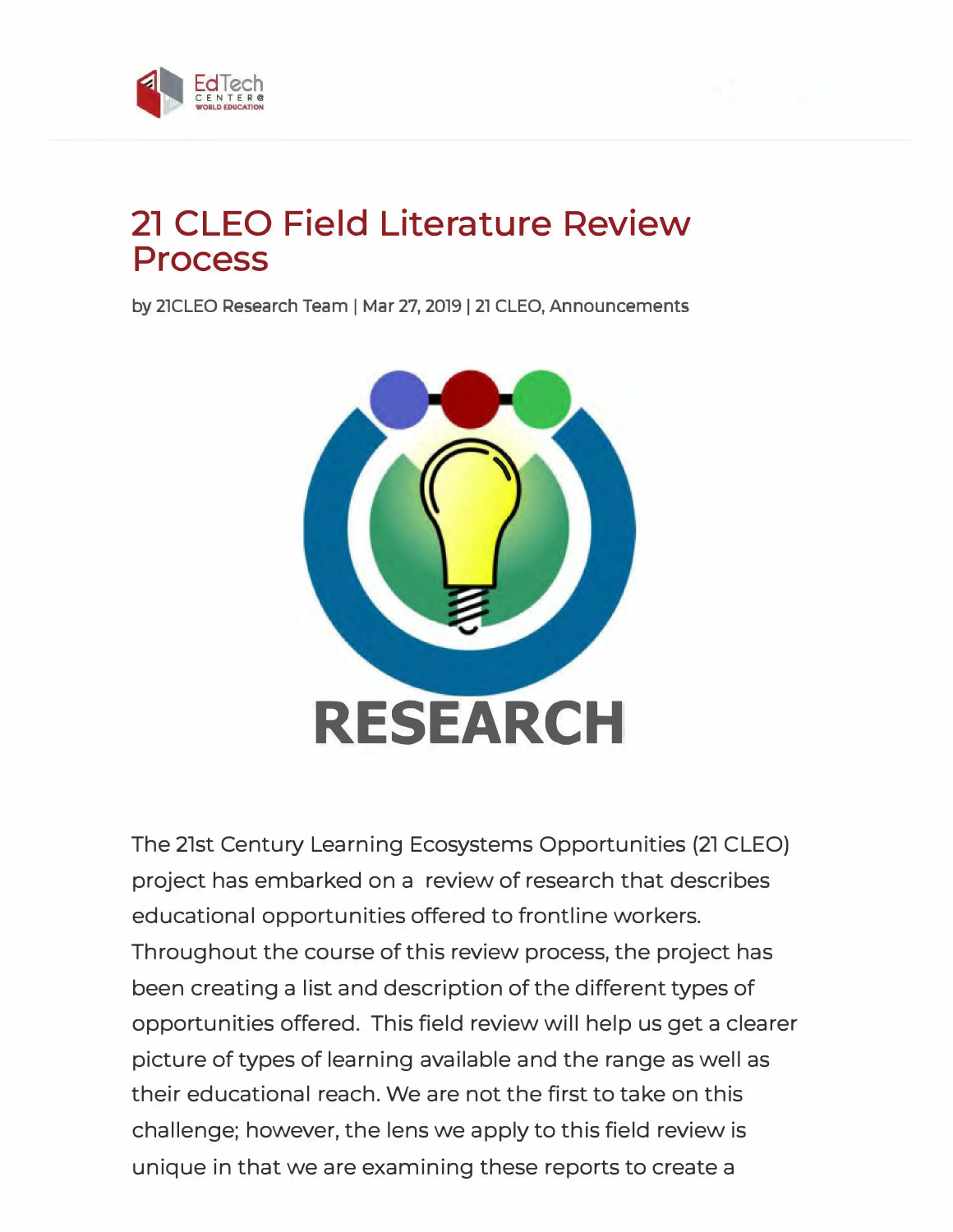representation of the constellation of factors that make up a 21st century learning ecosystem. In this post, we share our rationale and process of conducting the field review. In other posts, we'll share what we're actually learning as we synthesize the material.

In our efforts to better understand the characteristics of learning opportunities available to frontline service workers, we've undertaken a comprehensive review of the work that has already been done. Thus far, we've collected and reviewed over 50 publications from a variety of sources. Organizing a list of opportunities within our current learning ecosystem is a large undertaking. It is important to have an understanding of the learning opportunities currently available to frontline workers as well as the barriers which impact how and when they are able to participate. What we have put together so far is not a complete list, and we would value any insight our readers have on the subject.

We continue to add material regularly as it becomes available, and if you are aware of reports we should include, please let us know by emailing 2lCLEO@pdx.edu. The material reviewed includes academic articles published in scholarly journals and field reports published by various organizations such as think tanks and nonprofit organizations. These include research reports, literature reviews, program reviews and evaluations, and theory pieces. The work contexts studied included retail, health care, and food service as well as professional work contexts. It is difficult to create an exhaustive and parallel list of all the learning opportunities available. The way each educational opportunity is implemented from one organization to the next varies in fundamental ways. For example, 'online learning' can mean many different things depending on the context, platform, and how an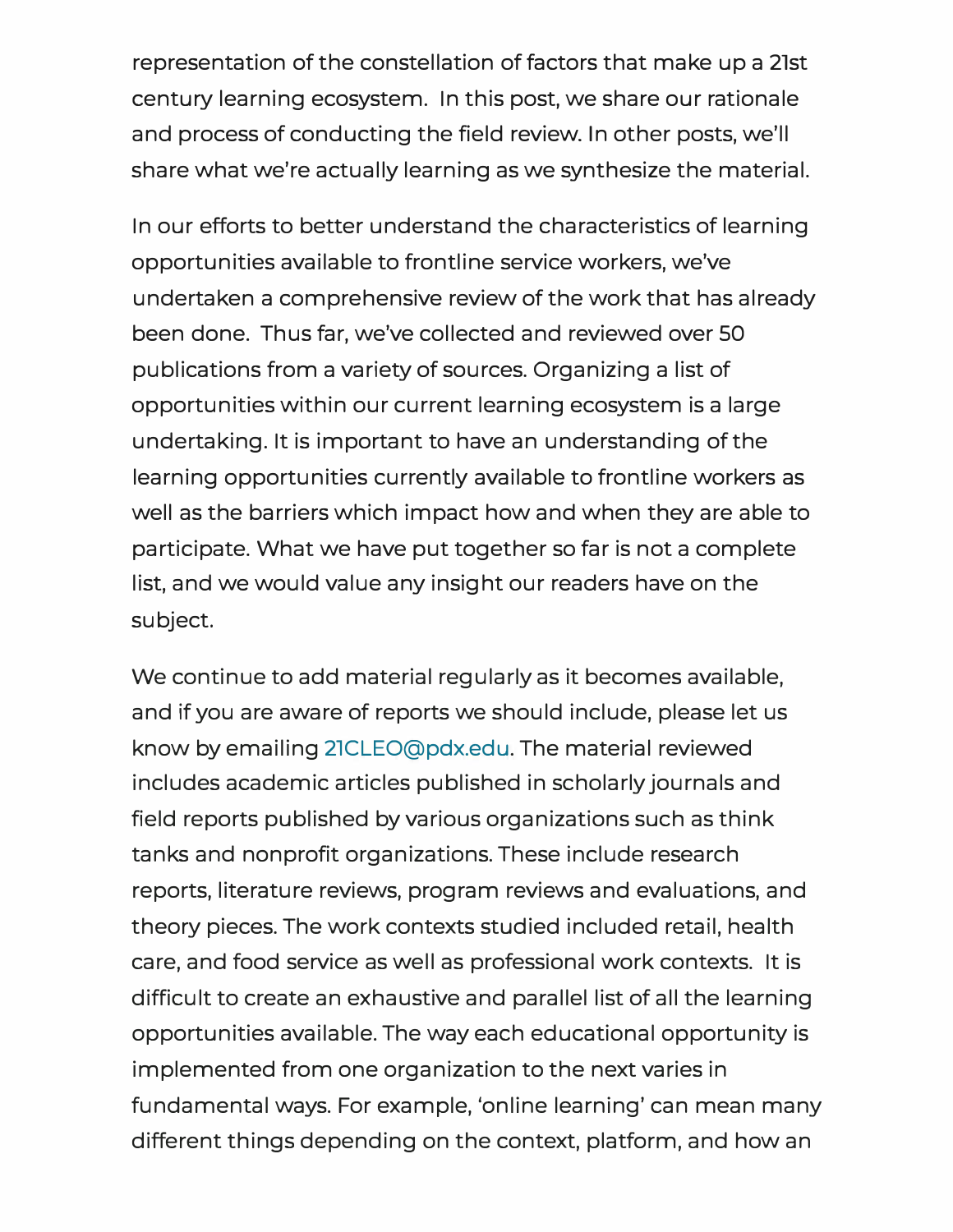organization implements this strategy. The amount of support workers receive while participating in these learning opportunities can vary as well.

Our first step after collecting an initial set of publications was to "divide and conquer" the reading.

Our core field review team consists of Kathy Harris (Pl), Gloria Jacobs (Co-Pl), Naila Ba iramova (Graduate



Assistant), and Crystal Dixon (LLTR Assistant). Jonathan Vincent (LLTR Assistant) provided much needed administrative support by keeping track of the different articles and placing them into Zotero, a bibliographic software program that syncs to an online database, thereby supporting group work. Each of us identified articles we were interested in reading and took careful notes of what we learned. Those notes were entered into Zotero so the whole team could view them. Co-Pis Jill Castek and Jen Vanek have been following along, providing us with additional articles, as well as providing key insights.

Once we had approximately 20 of the publications read, we met as a team to discuss those pieces we felt were especially salient to our research and to begin the process of applying tags to each piece. This was done in order to begin to understand the breadth of topics covered by the literature. We worked within Zotero to apply these tags. This tagging process, in fact, follows the qualitative research approach of inductive coding used to find common themes in data. That is, we approached each publication without preconceptions of what tags might be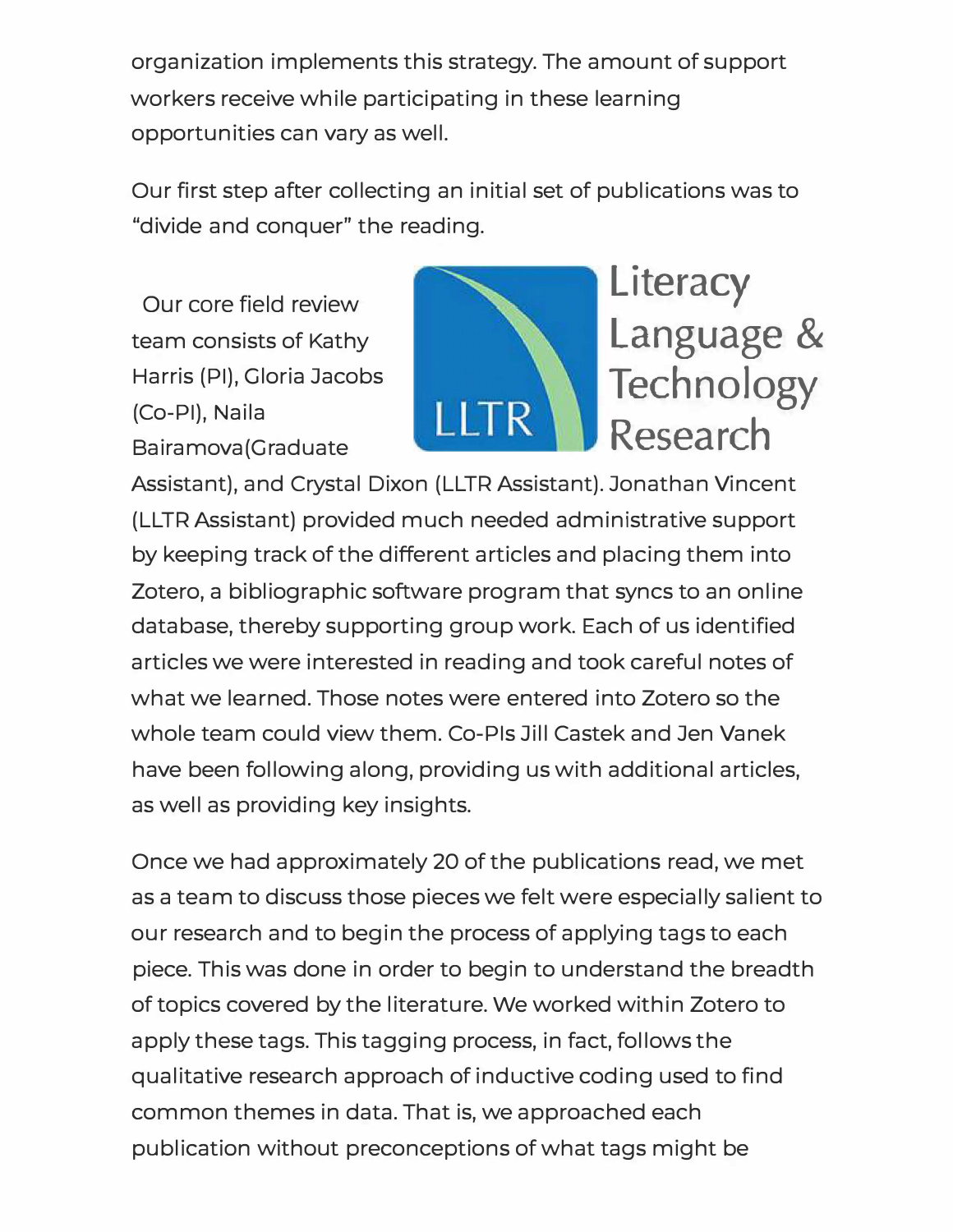applicable and instead used the contents of the publication to come up with each tag (code).

One example of the literature reviewed was the employer handbook created by Deloitte, in collaboration with The Aspen Institute entitled *'A Guide To Upskilling America's Frontline Workers'.* Within this guide, many of the upskilling initiatives offered by employers are defined, as well as the characteristics of basic upskilling initiatives. Another report included in the review was a report co-authored by SRI Education and The Joyce Foundation, *Empowering Adults to Thrive at Work: Personal Success Skills for 21st Century Jobs.* This report organizes a list of settings where adults may strengthen their personal success skills and includes institutional, school, and workplace settings as well as community based organizations and self-directed learning.

### **Developing the Coding Scheme**

Our initial coding scheme, the collection of thematic tags we embedded as we read, resulted in close to 50 codes. These codes, which characterize the content of the literature, were arranged into a mindmap in order for us to begin to understand the relationships of the codes to one another and to help us begin the process of categorizing the articles. At this time, Crystal also undertook the task of reviewing the articles to answer the question of what learning opportunities have been offered to working learners. The results of her analysis will be shared in our next post.

As Crystal was finishing up her work, the team once again took the divide and conquer approach in order to check the reliability of our coding. We each selected several articles that had been